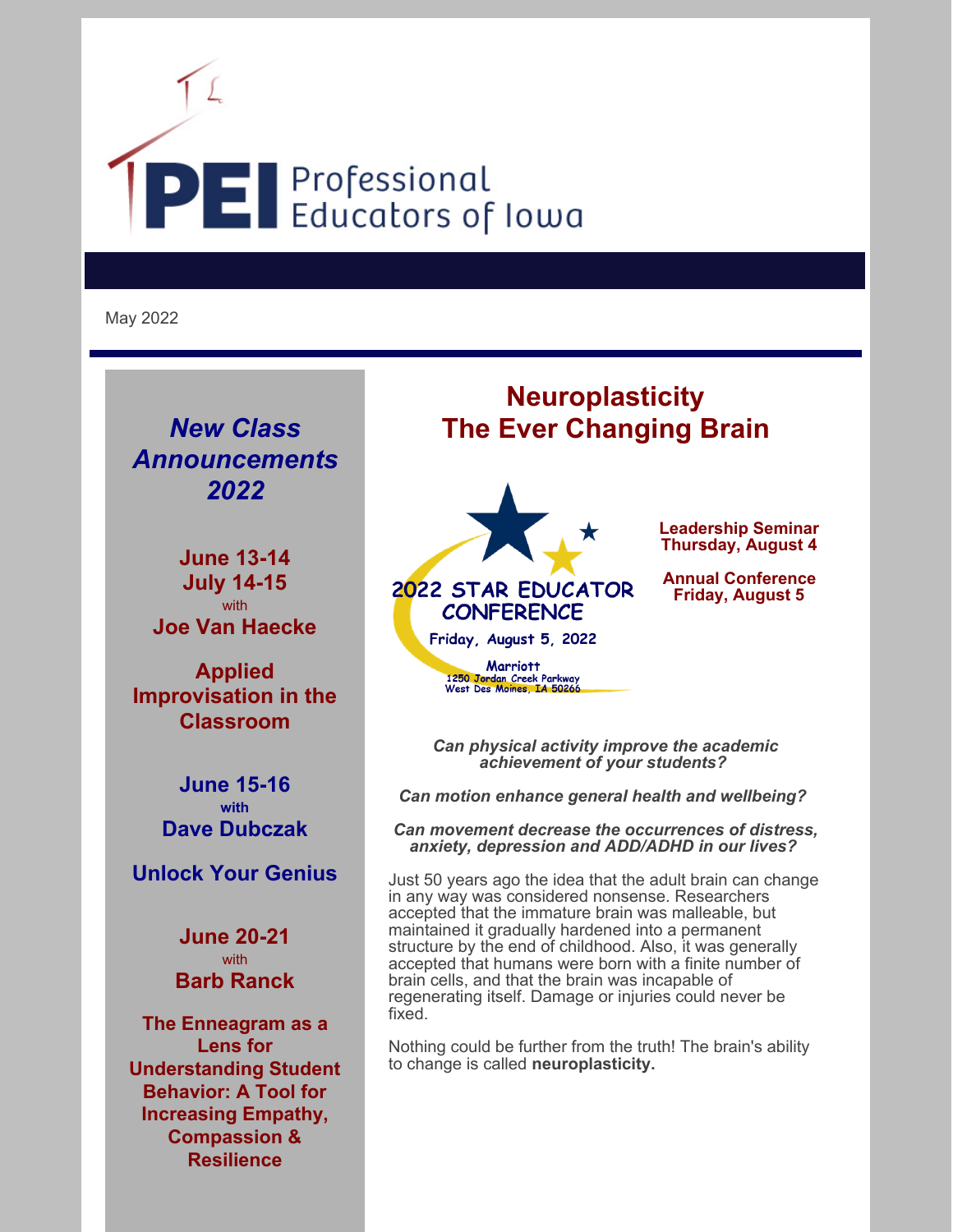**June 23-24 with Elizabeth Hoksbergen**

**Doubling Down on Dyslexia**

> **June 28-29 with Liz Tuecke**

**Guided by Language Structure**

> **July 12-13 with Elizabeth Hoksbergen**

**Sweet Solutions for Classroom Implementation of Structured Literacy**

**July 18-19 with Terry Gladfelter Bryan Stearns**

**Ethical Educators**

**July 20-21 with Nathan Arnold**

**PEI Legal Lab**

**July 27-28 with Stephanie Olson Yolanda Harden**

**Human Trafficking in our Schools**

**For more information or to**



Dr. Joe O'Toole will be our guest speaker at the **Leadership Seminar** and **Star Educator Conference** on **August 4-5.**

Those in attendance at the Leadership Seminar will receive the book "*Spark, The Revolutionary New Science of Exercise and the Brain",* by John J Ratey, MD. The Leadership Seminar will be held from 10:00 am to 4:00 pm (Thursday).

Dr. O'Toole will continue developing the presentation on Friday, August 5th at the Annual Star Teacher Conference.

Dr. O'Toole structures his life and work based on the phrase, "Step up. Change lives. Inspire hope." He will be speaking from his passion and belief that no one is too old to grow and everyone should love their life. He will inspire all those in attendance to consider how their own life's journey can be transformed through the body-mind connection.

As a clinician, Dr. O'Toole loves working with patients with complex or unsolved brain issues. Bringing cutting edge research-informed care to central Iowa is one of his many passions. He is founder of **Lifestream Brain & Body Clinic** (Ankeny) and co-founder of **Brain Performance Pro** (2022), the only clinic in Iowa offering a concussionprevention NeuroVisual Training program.

Dr. O'Toole holds a Doctorate of Chiropractic degree and is board-eligible for his post-doctorate in Functional Neurology.

**Make plans now to join us on August 4-5 for this oneof-a-kind conference experience!**

### **Register Here**

### *Make it a Family Weekend!*

This year's conference is designed for the family! It includes discount room rates with **Marriott Jordan Creek** or **Courtyard of Marriott in Clive**.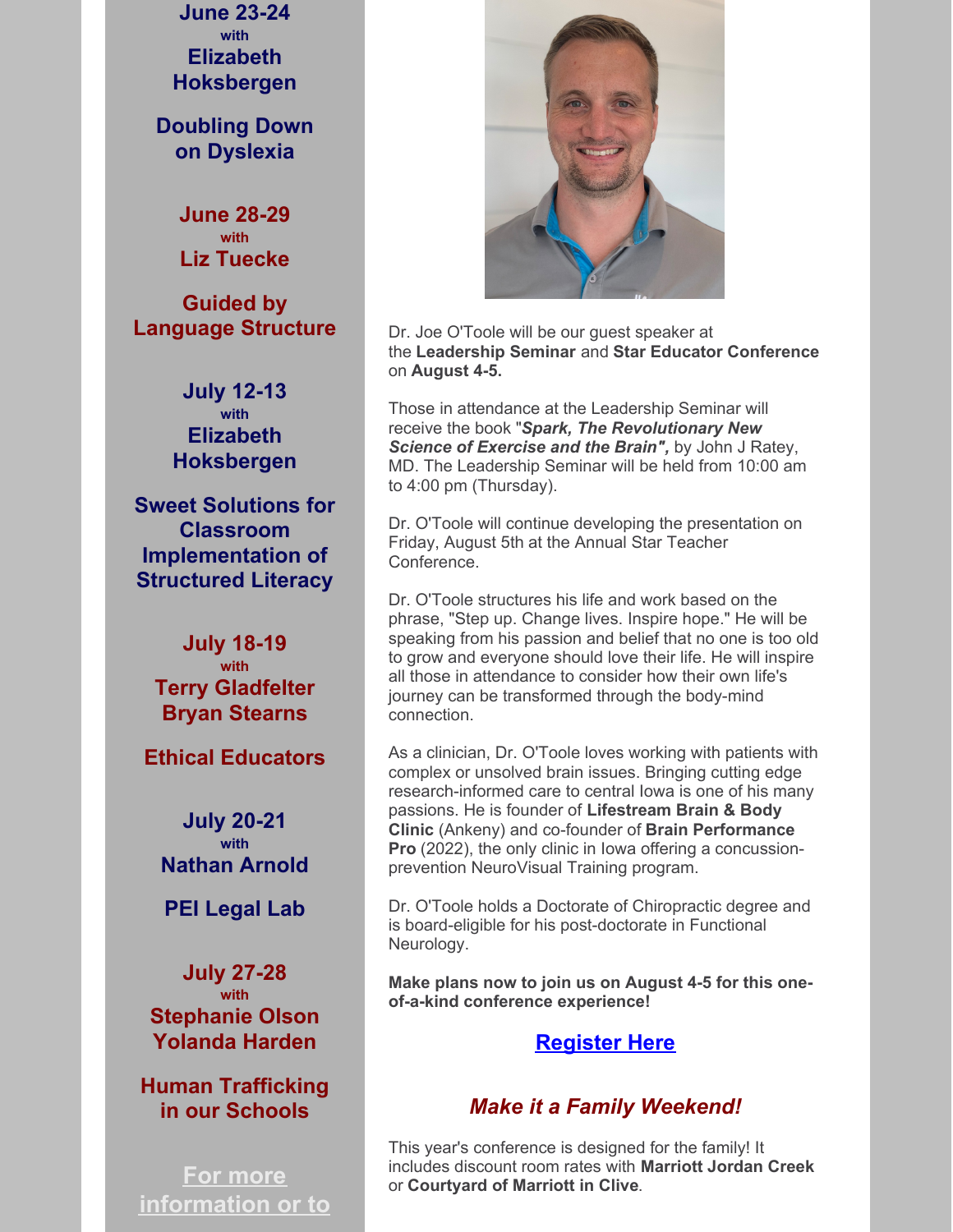### **register, click here**

#### **peiowa.org**

**info@peiowa.org**

**BOEE**

**Iowa Dept. of Education**

**We have reserved 100 tickets to the Friday evening I-Cubs baseball game which includes fireworks!** The tickets are on a *first come first serve* basis.

Watch for updates as we are also securing discounts across the metro for your Saturday *Family Fun Day!*

*Registration here!*

## **Annual Silent Auction!**

Silent Auction items are being added daily! Here is a peek at just a few of the donors who have contributed so far!





Mount Mercy University's Master of Arts in Education (MAEd) program prepares students to become distinguished leaders in education by utilizing dynamic and interactive learning approaches in a collaborative

setting. MMU is located in Cedar Rapids, IA but offers online (live) courses to advance your career to the next level!

The MAEd program offers six areas of emphasis: